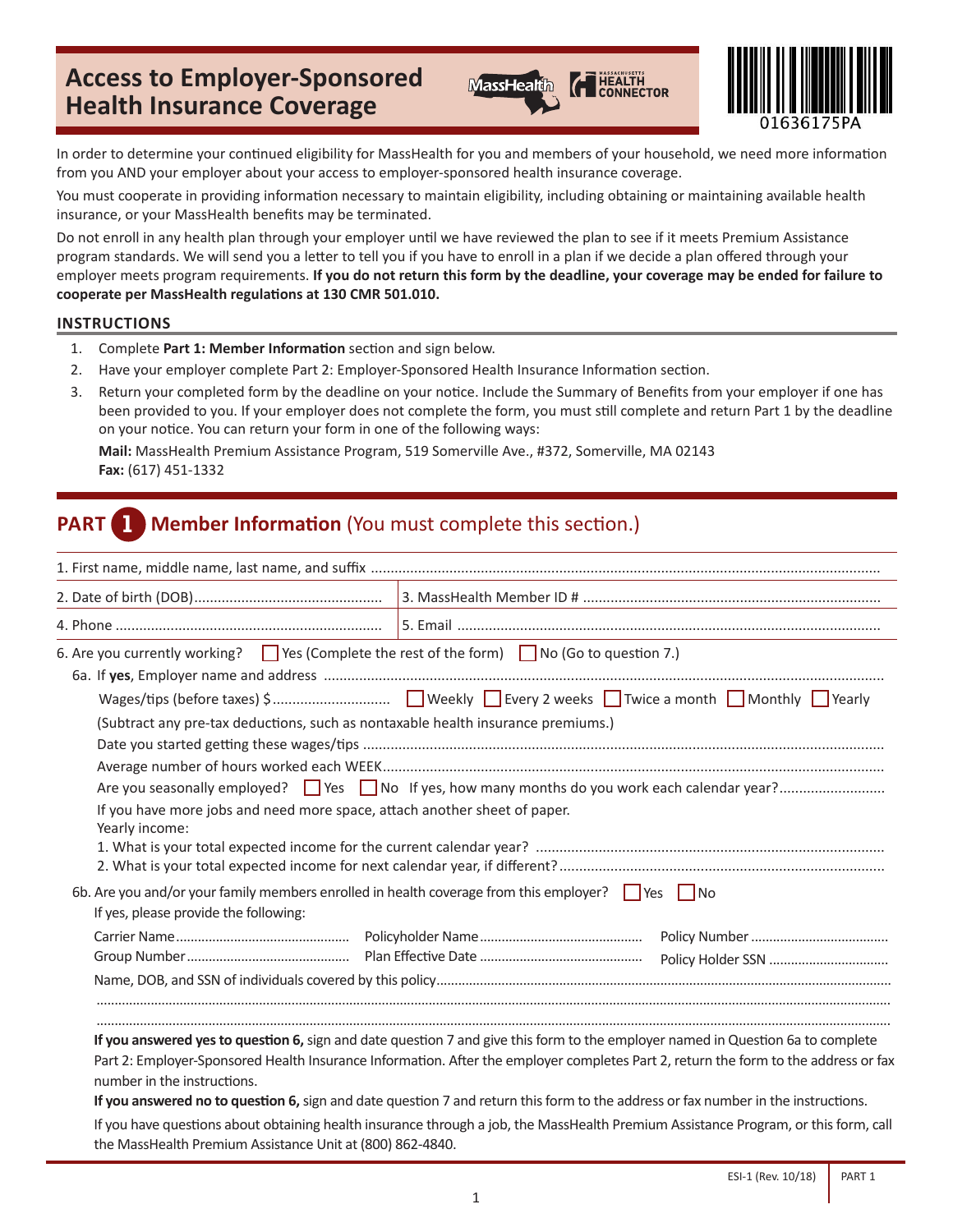If you have questions about your MassHealth eligibility or if you need to report changes to your application information (such as changes in employment), call the MassHealth Customer Service Center at (800) 841-2900; TTY (800) 497-4648 (for people who are deaf, hard of hearing, or speech disabled).



| 7. SIGNATURE |  |
|--------------|--|
|--------------|--|

I certify under pains and penalty of perjury that what is stated on this form is correct and complete to the best of my knowledge.

|  | Date |
|--|------|
|--|------|

Printed name.......................................................................................

### **PART 2 Employer-Sponsored Health Insurance Information**  (To be completed by your employer)

If you have questions about how to complete this form, please call (800) 862-4840. Did you file a completed employer Health Insurance Responsibility Disclosure form for your current plan year (a.k.a. rate year) through the DOR MassTaxConnect Web portal? ■ Yes ■ No. If no, you must complete this entire form. If yes, only complete questions 1 through 6 and question 9 below.

| 1.                           | Member name                                                                                                                                                                                                                                                                                                                                                                                                                                                                                                                     |                                                                                            | Date of birth                                                                                     | MassHealth Member ID#                                                                      |                                                                                                   |  |  |  |
|------------------------------|---------------------------------------------------------------------------------------------------------------------------------------------------------------------------------------------------------------------------------------------------------------------------------------------------------------------------------------------------------------------------------------------------------------------------------------------------------------------------------------------------------------------------------|--------------------------------------------------------------------------------------------|---------------------------------------------------------------------------------------------------|--------------------------------------------------------------------------------------------|---------------------------------------------------------------------------------------------------|--|--|--|
| 2.                           | Employer name                                                                                                                                                                                                                                                                                                                                                                                                                                                                                                                   |                                                                                            |                                                                                                   |                                                                                            |                                                                                                   |  |  |  |
| 3.                           | Employer FEIN/Tax ID number                                                                                                                                                                                                                                                                                                                                                                                                                                                                                                     |                                                                                            |                                                                                                   |                                                                                            |                                                                                                   |  |  |  |
| 4.                           | Human Resources contact information                                                                                                                                                                                                                                                                                                                                                                                                                                                                                             |                                                                                            |                                                                                                   |                                                                                            |                                                                                                   |  |  |  |
| 5.                           | $\Box$ Yes $\Box$ No<br>Do you offer health insurance to your employees?<br>If no, sign below and return this form to the employee. If yes, you must complete all questions below.                                                                                                                                                                                                                                                                                                                                              |                                                                                            |                                                                                                   |                                                                                            |                                                                                                   |  |  |  |
| 6.                           |                                                                                                                                                                                                                                                                                                                                                                                                                                                                                                                                 | Is this employee enrolled in health insurance?<br>$\Box$ Yes $\Box$ No                     |                                                                                                   |                                                                                            |                                                                                                   |  |  |  |
|                              |                                                                                                                                                                                                                                                                                                                                                                                                                                                                                                                                 |                                                                                            |                                                                                                   |                                                                                            |                                                                                                   |  |  |  |
| 7.                           | If yes, what tier is the employee enrolled in?<br>Individual<br>Employee plus child/children<br>Employee plus 1<br>$\sqrt{\frac{1}{2}}$ Family<br>If no, is this employee eligible to enroll in health insurance?<br>$\Box$ Yes                                                                                                                                                                                                                                                                                                 |                                                                                            |                                                                                                   |                                                                                            |                                                                                                   |  |  |  |
|                              | 8. If the employee is currently offered insurance or will be offered insurance, please complete the chart below. A Summary of<br>Benefits for each plan the employee has access to must be provided. In lieu of completing the chart below, a detailed rate sheet<br>listing both the employer and pay-period employee contribution for every health plan you offer can be submitted. You will still<br>need to confirm the pay period frequency. Please check below if you will be including this document in your submission. |                                                                                            |                                                                                                   |                                                                                            |                                                                                                   |  |  |  |
|                              |                                                                                                                                                                                                                                                                                                                                                                                                                                                                                                                                 | Rate Sheet Included Summary of Benefits Included                                           |                                                                                                   |                                                                                            |                                                                                                   |  |  |  |
| Name of Plan                 |                                                                                                                                                                                                                                                                                                                                                                                                                                                                                                                                 | Health Plan #1                                                                             | Health Plan #2                                                                                    | Health Plan #3                                                                             | Health Plan #4                                                                                    |  |  |  |
| Level of Coverage<br>Offered |                                                                                                                                                                                                                                                                                                                                                                                                                                                                                                                                 | $\Box$ Individual<br>$\Box$ Employee plus<br>child/children<br>Employee plus one<br>Family | Individual<br>Employee plus<br>child/children<br>Employee plus one<br>$\sqrt{\frac{1}{2}}$ Family | $\Box$ Individual<br><b>Employee plus</b><br>child/children<br>Employee plus one<br>Family | $\Box$ Individual<br>$\Box$ Employee plus<br>child/children<br>Employee plus one<br>$\Box$ Family |  |  |  |